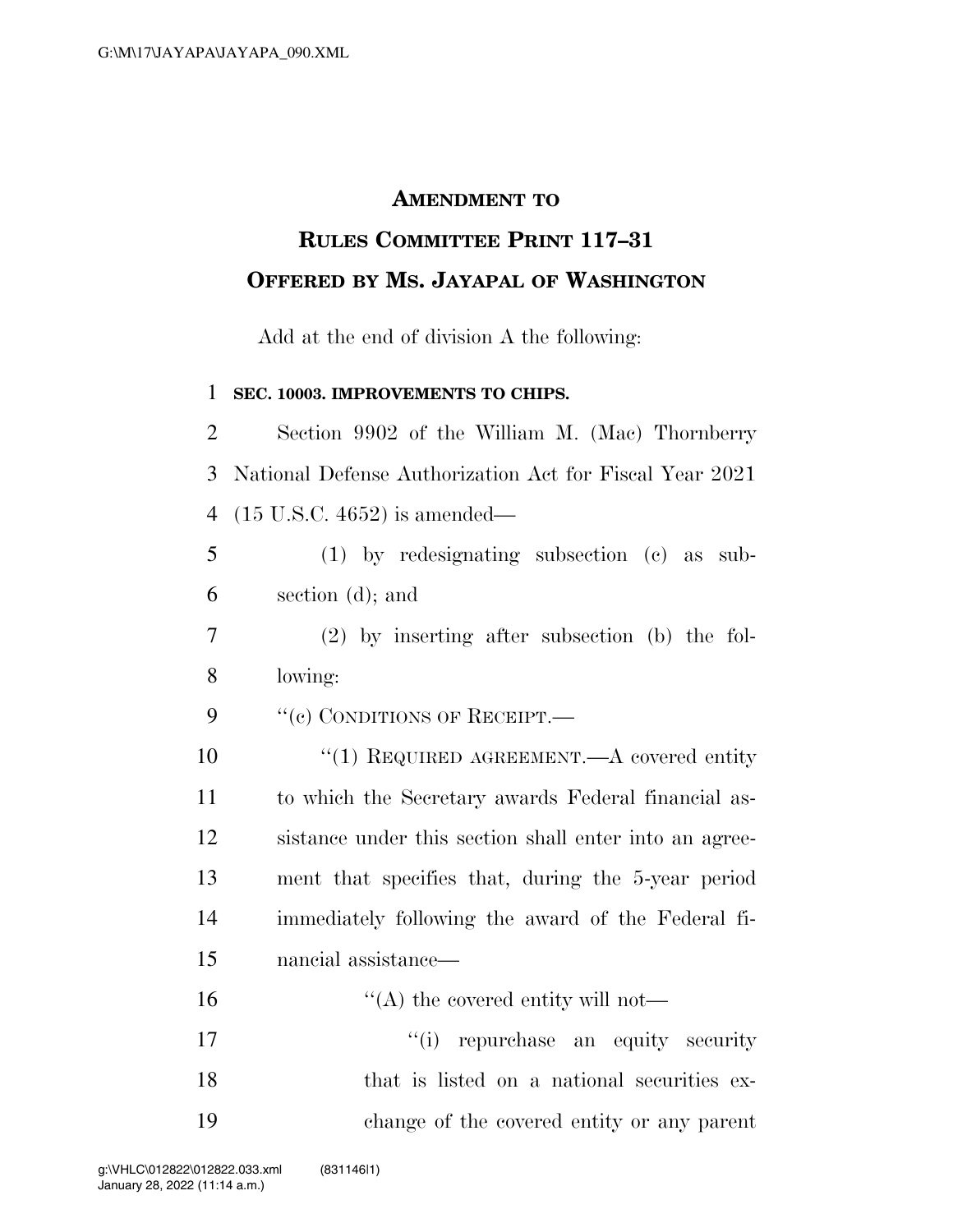2

| $\mathbf{1}$    | company of the covered entity, except to             |
|-----------------|------------------------------------------------------|
| $\overline{2}$  | the extent required under a contractual ob-          |
| 3               | ligation that is in effect as of the date of         |
| $\overline{4}$  | enactment of this subsection;                        |
| 5               | "(ii) outsource or offshore jobs to a                |
| 6               | location outside of the United States; or            |
| 7               | "(iii) abrogate existing collective bar-             |
| 8               | gaining agreements; and                              |
| 9               | $\lq\lq$ the covered entity will remain neutral      |
| 10              | in any union organizing effort.                      |
| H               | $\frac{11}{2}$ FINANCIAL PROTECTION OF GOVERN-       |
| $+2$            | <b>MENT.</b>                                         |
|                 |                                                      |
| $+3$            | $\frac{H(A)}{N}$ IN GENERAL.—The Secretary may       |
| $\ddagger$      | not award Federal financial assistance to a cov-     |
| $+5$            | ered entity under this section, unless—              |
| $\overline{16}$ | $\frac{f'(i)}{I}$ the covered entity has issued      |
| $+7$            | securities that are traded on a national se-         |
| 18              | eurities exchange; and                               |
| $\overline{19}$ | $\frac{H}{H}$ the Secretary of the Treasury          |
| 20              | receives a warrant or equity interest in the         |
| 2 <sup>1</sup>  | covered entity; or                                   |
| <del>22</del>   | $\frac{f'(ii)}{i}$ in the case of any covered entity |
| 23              | other than a covered entity described in             |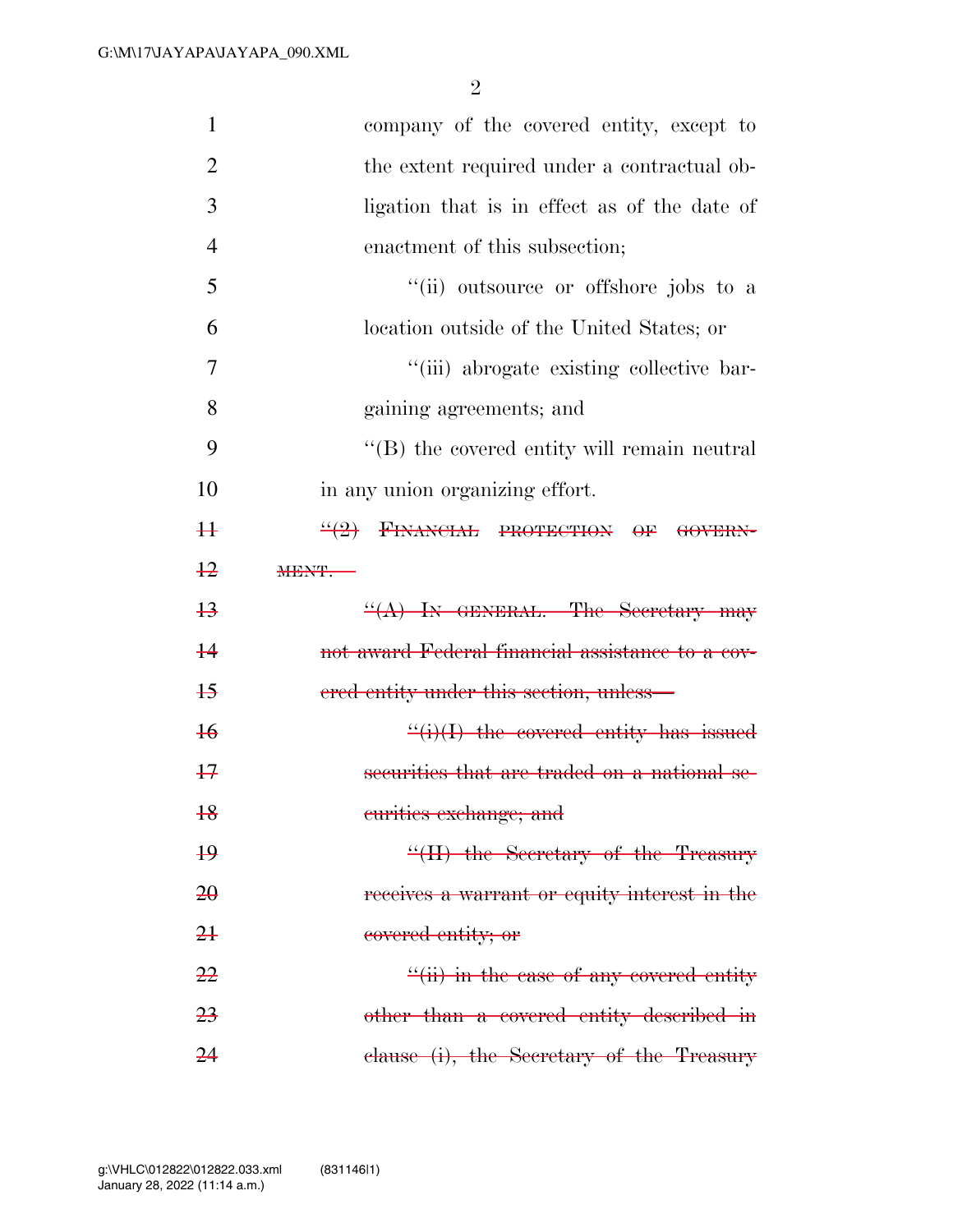| $\ddagger$              | receives, in the discretion of the Secretary     |
|-------------------------|--------------------------------------------------|
| $\overline{2}$          | of the Treasury—                                 |
| $\overline{\mathbf{3}}$ | $\frac{H}{I}$ a warrant or equity interest       |
| 4                       | in the covered entity; or                        |
| $\overline{5}$          | $\frac{4}{11}$ a senior debt instrument          |
| $\epsilon$              | issued by the covered entity.                    |
| $\mathcal{F}$           | $\frac{H}{B}$ TERMS<br>AND CONDITIONS.—The       |
| $\frac{8}{5}$           | terms and conditions of any warrant, equity in-  |
| $\boldsymbol{9}$        | terest, or senior debt instrument received under |
| $\overline{40}$         | subparagraph $(A)$ shall be set by the Secretary |
| #                       | and shall meet the following requirements:       |
| $+2$                    | "(i) PURPOSES. Such terms and con-               |
| $\overline{13}$         | ditions shall be designed to provide for a       |
| $rac{1}{4}$             | reasonable participation by the Secretary        |
| $+5$                    | of Commerce, for the benefit of taxpayers,       |
| $\overline{16}$         | in equity appreciation in the case of a war-     |
| $+7$                    | rant or other equity interest, or a reason-      |
| $rac{18}{16}$           | able interest rate premium, in the case of       |
| $\overline{19}$         | a debt instrument.                               |
| 20                      | "(ii) AUTHORITY TO SELL, EXERCISE,               |
| 2 <sup>1</sup>          | OR SURRENDER. For the primary benefit            |
| <del>22</del>           | of taxpayers, the Secretary may sell, exer-      |
| 23                      | eise, or surrender a warrant or any senior       |
| 24                      | debt instrument received under this sub-         |
| 25                      | paragraph. The Secretary shall not exer-         |